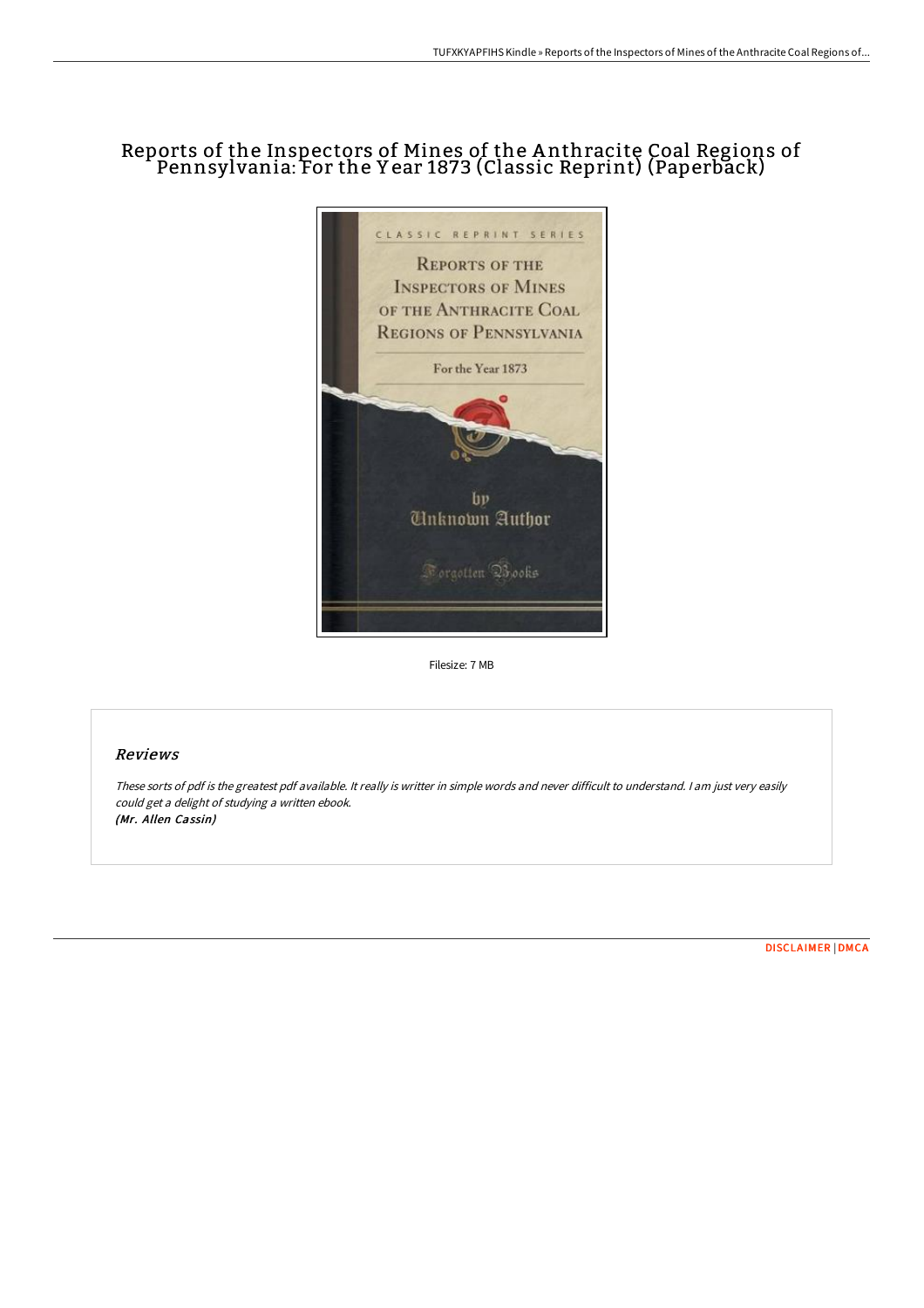## REPORTS OF THE INSPECTORS OF MINES OF THE ANTHRACITE COAL REGIONS OF PENNSYLVANIA: FOR THE YEAR 1873 (CLASSIC REPRINT) (PAPERBACK)



Forgotten Books, United States, 2015. Paperback. Condition: New. Language: English . Brand New Book \*\*\*\*\* Print on Demand \*\*\*\*\*. Excerpt from Reports of the Inspectors of Mines of the Anthracite Coal Regions of Pennsylvania: For the Year 1873 To His Excellency, John F. Hartranft, Governor of the Commonwealth of Pennsylvania: Sir: - In compliance with the requirements of an act of General Assembly of the Commonwealth, approved the fifth day of April, A.D. 1870, entitled An Act for the preservation of records of inspectors of mines in the mining district of Schuylkill, etc., I have the honor to herewith submit a report of all matter of information as have been furnished by the inspectors of mines of their respective districts, aforesaid, showing that one hundred and three persons lost their lives, and that three hundred and forty-two persons were maimed and injured during the year 1873, as the following statements will exhibit: That in Pottsville district 45 collieries were in operation, and that 29 deaths occurred. That in Ashland district 66 collieries were in operation, and that 53 deaths occurred. That in Shamokin district 44 collieries were in operation, and that 44 deaths occurred. And of the 379 persons that were maimed 34 of these died subsequently of such injuries, leaving 74 widows and 273 orphans. that there has been 35 deaths and 114 injuries in the district this year more than was in 1872. The excesses in deaths and injuries are classified in their respective order: In Pottsville district the deaths are 12 and the injuries 43 more this than last year. In Ashland district the deaths are 11 and the injuries 72 more this than last year. In Shamokin district the deaths are 12 and the injuries 1 more this than last year. The causes of which deaths...

R Read Reports of the Inspectors of Mines of the Anthracite Coal Regions of [Pennsylvania:](http://digilib.live/reports-of-the-inspectors-of-mines-of-the-anthra.html) For the Year 1873 (Classic Reprint) (Paperback) Online

Download PDF Reports of the Inspectors of Mines of the Anthracite Coal Regions of [Pennsylvania:](http://digilib.live/reports-of-the-inspectors-of-mines-of-the-anthra.html) For the Year 1873 (Classic Reprint) (Paperback)